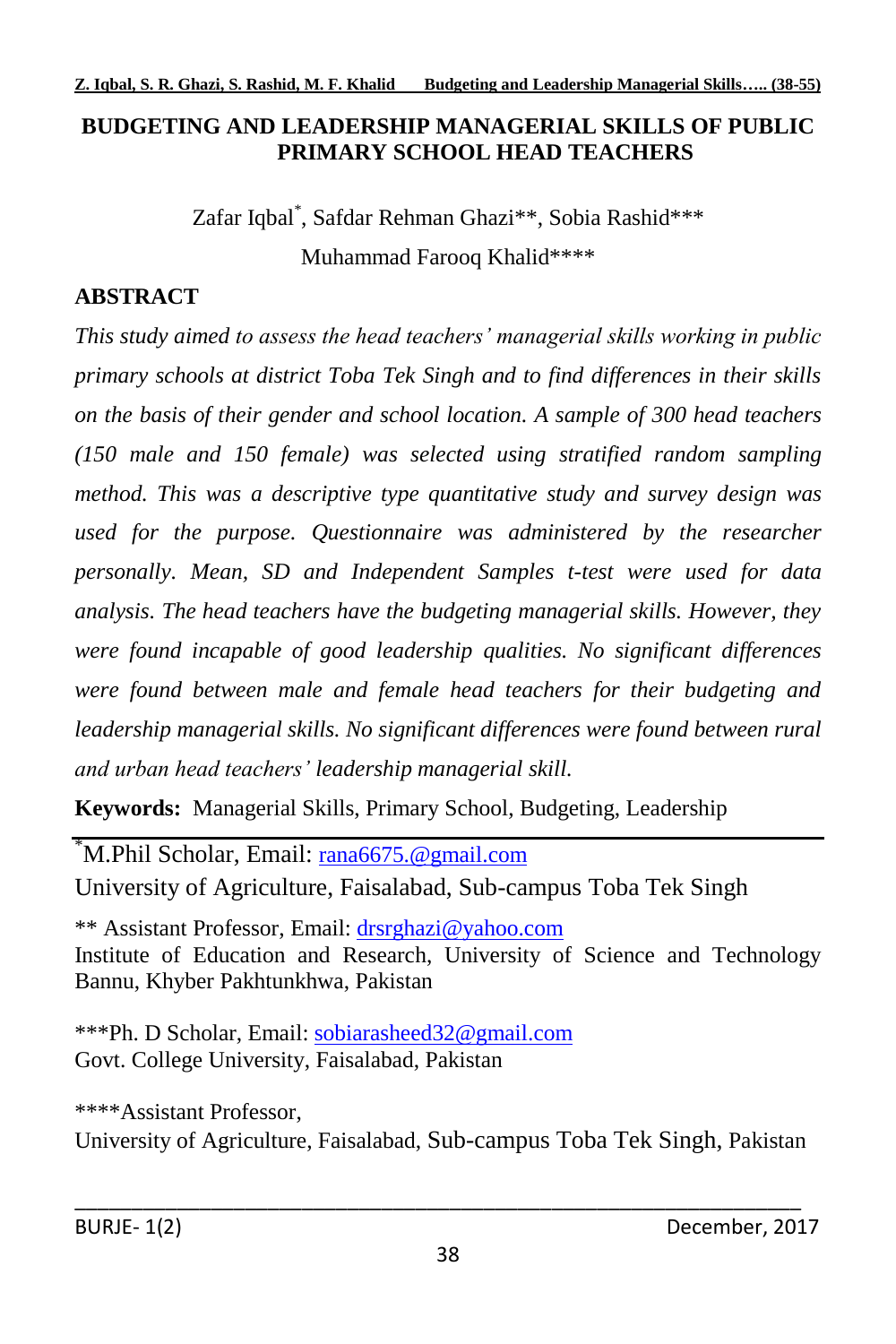#### **INTRODUCTION**

Management is the accomplishment of goals of an organization through an engagement in the four key functions of planning, leading, organizing and controlling (Bartal, 2003). Samson and Daft, (2003) define it as the accomplishment of organizational goals effectively and efficiently through good planning as well as good controlling of organizational resources. Gatewood, et al., (2015) state that management is an action for the activities planned to attain the organizational goals through the effective and efficient use of the resources. Resources are utilized to carry out the manager's planned determinations.

Managerial skill is the knowledge or the ability of an individual who is working as a manager to accomplish some specific goals of an organization. This knowledge and ability are learned as well as practiced by that individual. These skills can be polished practically through implementation of requisite activities and tasks. In other words, we can say that these skills can be improved through practices and training.

Skills can be defined as a talent of someone. Talent is something natural which is inside an individual. We cannot say that all individuals can be the artists. Usually, they are born with this gift, however, they are required to continue to progress their talent to enhance their art skills. A school, like any other organization in order to achieve its objectives requires effective governance and management. In this way, school head teacher has to play an effective role in school management operations to fulfill their responsibilities. Especially, in case of primary school head teacher he has not to pay administrative duties only but he has to teach the students as his subordinates. Most often he is appointed on the seniority basis while he is not properly trained for the purpose. As a result he faces a lot of administrative and managerial problems because of having no proper training. A number of research studies are evident from the findings that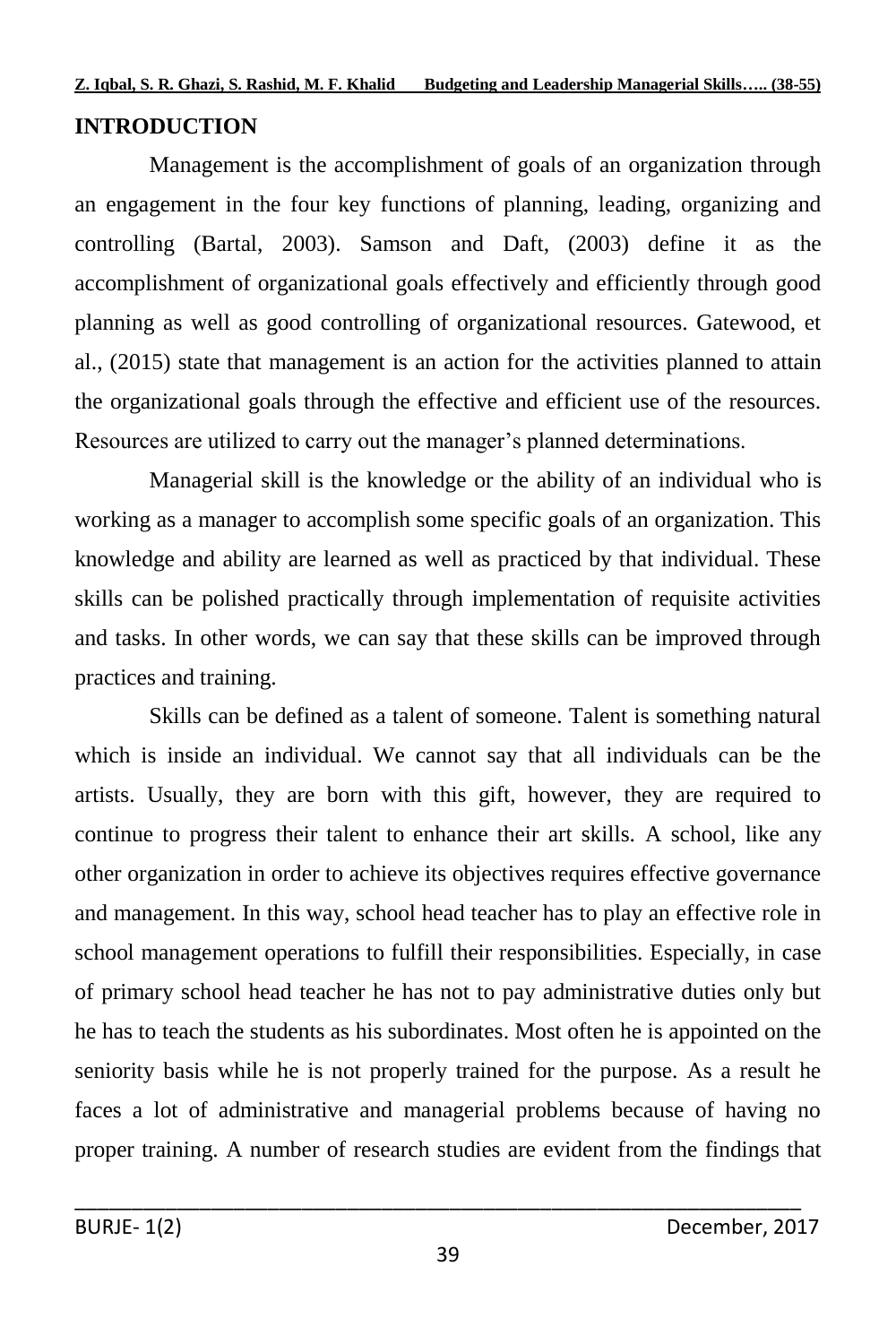school heads' management skills are directly related to effectiveness of the schools. It can be reasonably concluded that a competent head teacher is a central element for effectiveness of schools. Mahmood (1995) in his doctoral study emphasized the need to know more about the connection between the levels of professional development and school effectiveness. Akhlaq and Sulehri (2010) in their study find out that the heads have the accounting and budgeting skills, and they also have the skills to work as a team member and to cooperate with others.

The job of the educational leaders like school and college principals, headmasters, administrative officers, etc. is always the most complex and demanding (Selvis &Thangarajathi, 2010). Behlol, Yousuf, Parveen, &Kayani (2011) conclude that the heads don't consider their supervision as a part of the part of their management skills as a process of helping, sharing, guiding, and motivating the teachers to solve their problems during teaching. They also find that the Head of institutions were not competent to help their teachers for better performance in the classroom. They also recommend that the departmental promotion procedure may be revised and Headmasters/Principals management competencies and skills should be given due preference.

Chuadhry and Shah (2012) state that the concept of planning skill in an M. A. EPM book of Allama Iqbal Open University, Islamabad were beneficial for the educational manager for their managerial responsibilities the concept of financial management skill was not beneficial for the educational managers.

Amina, and Turyahebwa (2015) recommend that the academic institutional managers should take leadership in management courses to enhance their management skills considering it an substantial step to improve the institutional effectiveness. They should have acquired skills which should be adequate to face the challenges of quality in education in the institutions.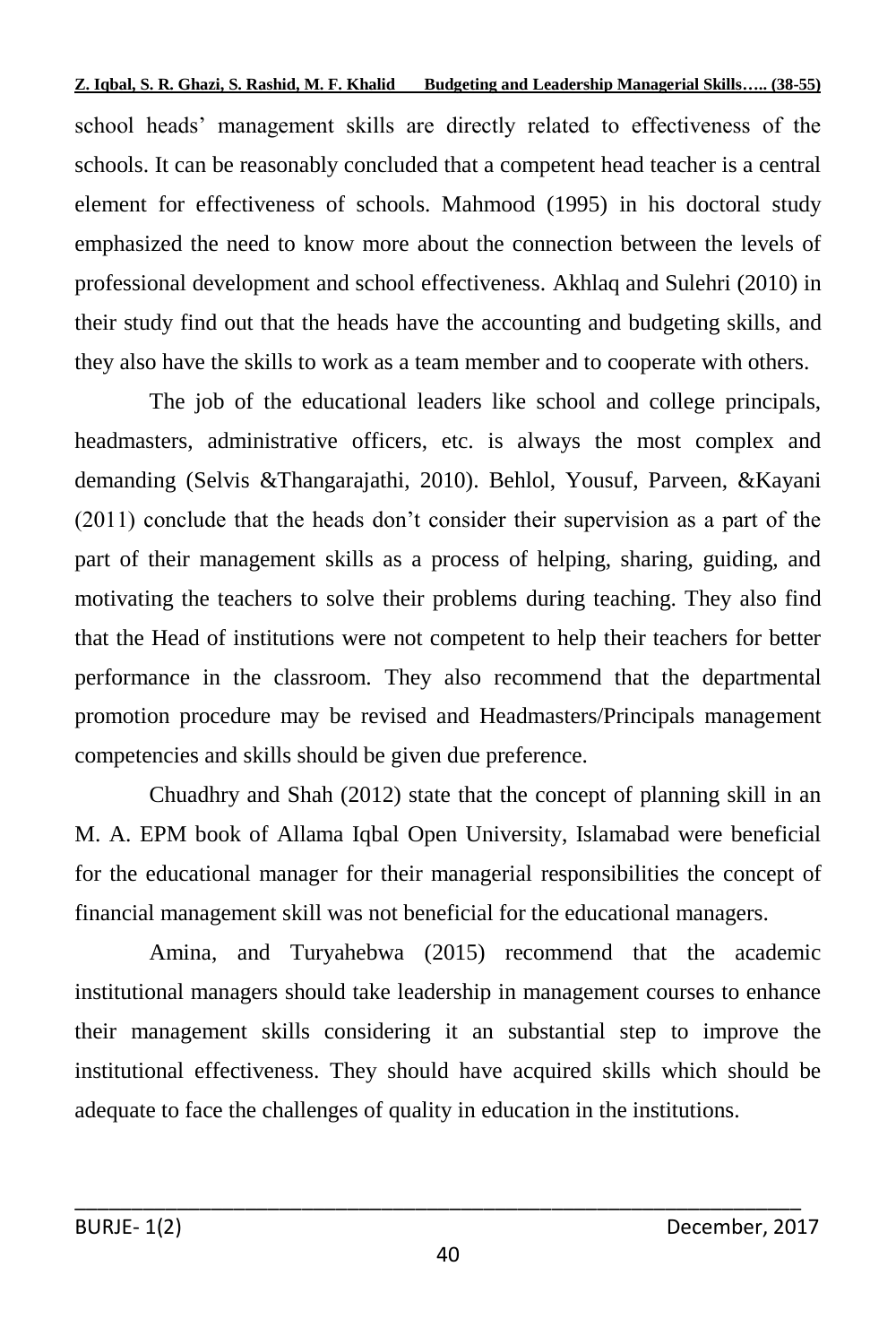General observation of a number of schools and their head teachers indicates that the quality of institution is measured by the results, morale and discipline among the teachers and students. The climate of the schools is affected by managerial skills and styles of the head teacher greatly. Whatever, the managerial skills and style of the head teacher is, either it is open or closed but it always tells upon the effectiveness and efficiency of the instructional process in the schools. A person who is being appointed as a head teacher or during his service his skills can be improved through leadership training. Before to train them, the question, which thus remains to be answered, is; what kind of good managerial skills are exhibited or not among the head teachers? The study to be undertaken would be a step to answer this question.

#### **Statement of the Problem**

An educational institution may possess a good reputation because of good results, high morale and discipline among the students. Its working conditions and performances may be remarkable due to different managerial skills of the head. On the other hand, an institution may not enjoy good reputation because the morale of students and teachers may be below average and the discipline may be poor. Looking at primary schools in the region, it may be observed that all the schools are not functioning on the same pattern. Their heads adopt different ways and means to manage them. Therefore, the researcher is attracted to examine the aspects of "Budgeting and Leadership Managerial Skills of Public Primary School Head Teachers at District Toba Tek Singh".

#### **Objectives of the study**

This study was conducted with the following objectives:

1. To assess the budgeting and leadership managerial skills of the head teachers working in public primary schools at district Toba Tek Singh.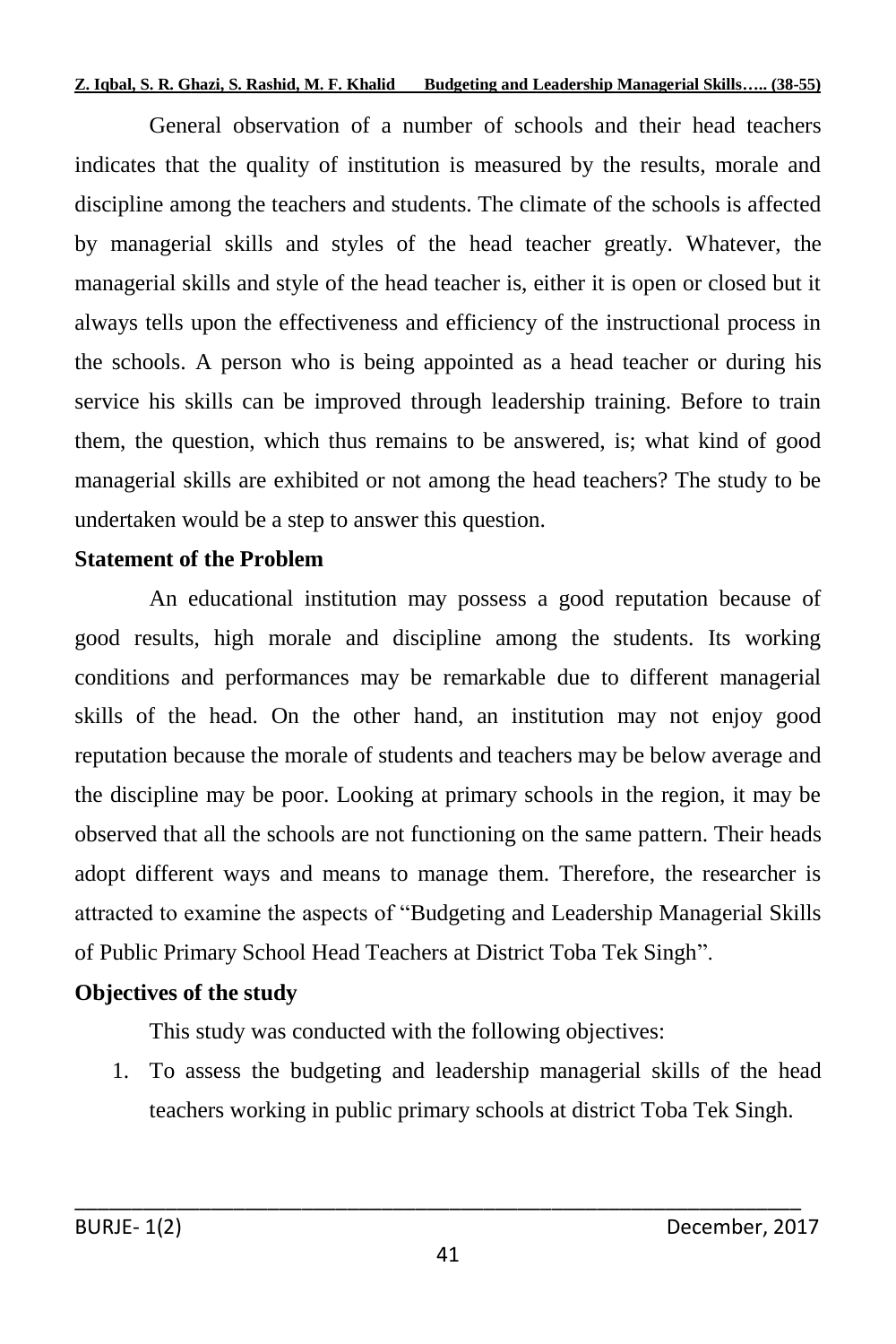- 2. To compare the budgeting and leadership managerial skills of the male and female head teachers working in public primary schools at district Toba Tek Singh.
- 3. To compare the budgeting and leadership managerial skills of the head teachers working in public primary schools of rural and urban areas at district Toba Tek Singh.

## **Research Questions**

This study was guided by the following research questions:

- 1. What is the status of head teachers' budgeting and leadership managerial skills in public primary at district Toba Tek Singh possess?
- 2. Is there a significant difference between the budgeting and leadership managerial skills of the male and female head teachers working in public primary schools at district Toba Tek Singh?
- 3. Is there a significant difference between the budgeting and leadership managerial skills of the head teachers working in rural and urban public primary schools at district Toba Tek Singh?

# **Significance of the Study**

The findings of this study are helpful in many ways. The results of the study may attract other researchers to take further researches in the field of school administration. The study is also beneficial for secondary school heads so that they may be able to know about the weakened and strengthening points of their managerial skills. When once the weakened points of the managerial skills of the heads will be known then a strategy may be made by the concerned authority to improve their managerial skills. Moreover, this study will contribute new knowledge in the field of management.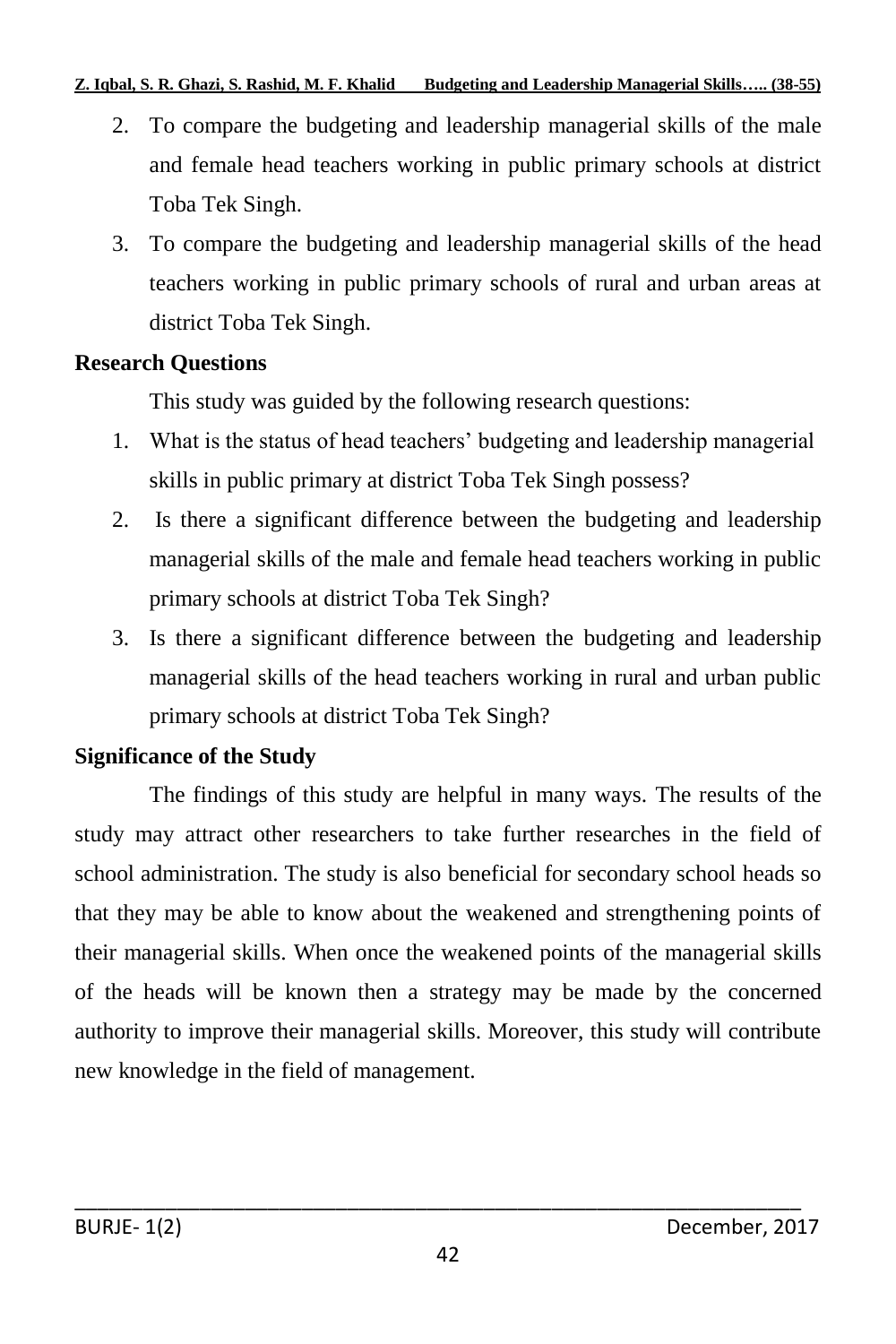# **METHODOLOGY**

The following step wise procedure was adopted in this study.

## **Design of the study**

This was descriptive type quantitative study and survey design was used for the purpose.

## **Population**

The population of this study was comprised of all the head teachers working in public primary schools at district Toba Tek Singh.

## **Sample Size and Method**

Three hundred head teachers among those 150 was male and 150 was female of public primary schools at district Toba Tek Singh were selected as a sample of this study using simple random sampling method.

# **Research Instrument**

A self-developed questionnaire on five point Likert scale (Strongly Disagree to Strongly Agree) was used as a research instrument to collect the relevant data. For its validity and reliability, the questionnaire was pilot tested before administering to the sampled participants. For validity of the questionnaire expert opinion was sought and for the purpose of reliability Cronbach alpha value was calculated 0.81.

## **Data Collection Procedure**

Data was collected personally by the researcher on a self-developed questionnaire while visiting the selected schools.

# **Data Analysis**

The collected responses on the instrument were entered in the SPSS-24 and results will be generated according to the objectives of the study using Mean, SD, and Independent Samples t-test.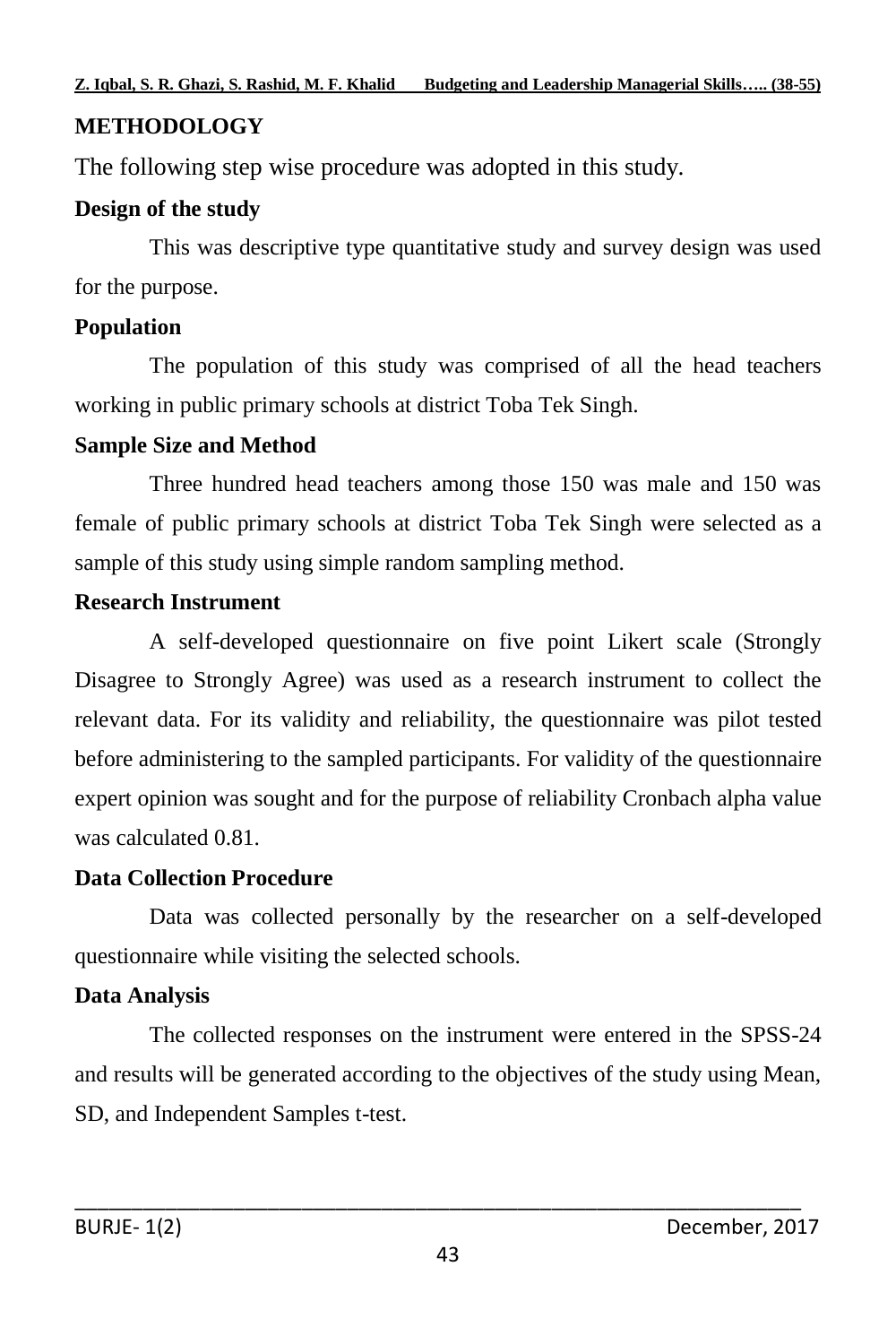### **RESULTS AND DISCUSSION**

The purpose of the study was to identify the budgeting and leadership managerial skills of the heads working in public primary schools at district Toba Tek Singh. Keeping in view the objectives of the study, a questionnaire was developed to measure the selected managerial skills of the head teachers. Each managerial skill of the heads was measured using five point Likert scale on five items including two demographic variables gender and location.

#### **Descriptive Analysis:**

The following Likert' scale was applied in descriptive analysis

| 1 Strongly Disagree | 1.00-1.50 |
|---------------------|-----------|
| 2 Disagree          | 1.51-2.50 |
| 3 Undecided         | 2.51-3.50 |
| 4 Agree             | 3.51-4.50 |
| 5 Strongly Agree    | 4.51-5.00 |

Table and graph No. 1and 2 show the descriptive analysis of the data which address the first objective of the study. For clear and easy understanding of the data in the tables all the items about a managerial skill are written in a rank order form from lowest mean to highest mean.

| S.N | <b>Statements</b>                                       | <b>Mean</b> | <b>SD</b> |
|-----|---------------------------------------------------------|-------------|-----------|
|     | I have well managed my school financial record.         | 3.90        | 1.05      |
| 2   | I use school funds according to the school needs.       | 4.13        | 0.96      |
| 3   | I carefully utilize the school funds.                   | 4 14        | 0.94      |
| 4   | I fulfill all the legal formalities in spending funds.  | 4.16        | 0.79      |
|     | I set the priorities to spend the money in school work. | 4.38        | 0.74      |
|     | <b>Overall</b>                                          | 4.14        | 0.52      |

**Table 1: Rank order of head teachers' budgeting managerial skills**

Table 1 shows that the respondents are "Agree" with all the statements "I have well managed my school financial record.", "I use school funds according to the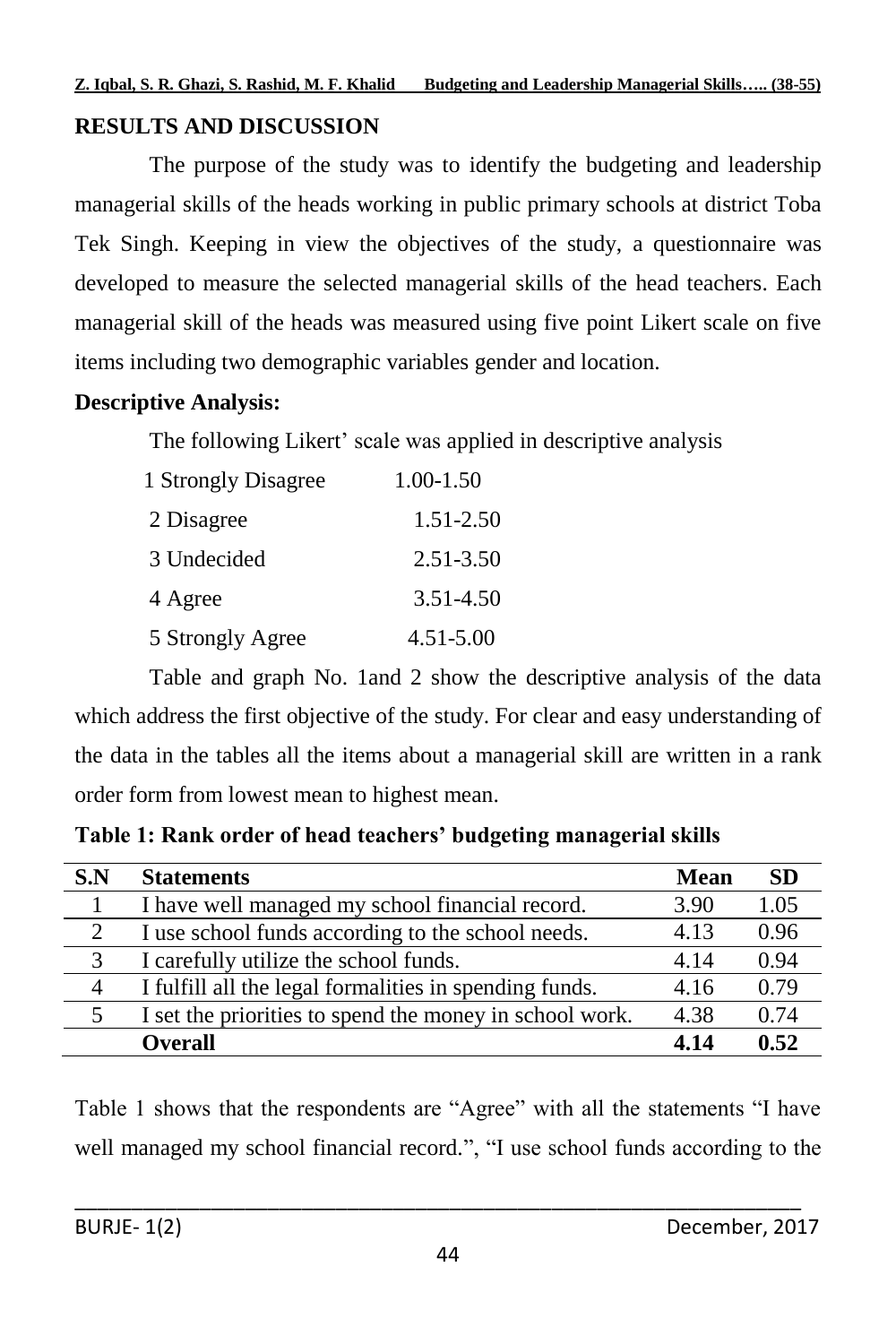school needs", "I carefully utilize the school funds", "I fulfill all the legal formalities in spending funds" and "I set the priorities to spend the money in school work" with M=3.90, 4.13, 4.14, 4.16, 4.38 and SD=01.05, 0.96, 0.94, 0.79, 0.74 respectively. Therefore, respondents are overall "Agree" regarding the budgeting managerial skill with M=4.14, SD=0.52 and this graphical representation is shown in the graph 1.





**Table 2: Rank order of head teachers' leadership managerial skills**

| S.N | <b>Statements</b>                                                      | <b>Mean</b> | <b>SD</b> |
|-----|------------------------------------------------------------------------|-------------|-----------|
|     | I initiate new and challenging tasks.                                  | 1.77        | 1.07      |
| 2   | I understand how to lead my staff members.                             | 1.78        | 1.09      |
| 3   | My staff members enjoy working in my company.                          | 1.87        | 1.07      |
| 4   | I inspire my staff members with my leadership<br>qualities.            | 2.00        | 1.10      |
| 5   | I give importance to the ideas and suggestions of my<br>staff members. | 2.02        | 1 1 9     |
|     | <b>Overall</b>                                                         | 1.89        | 0.88      |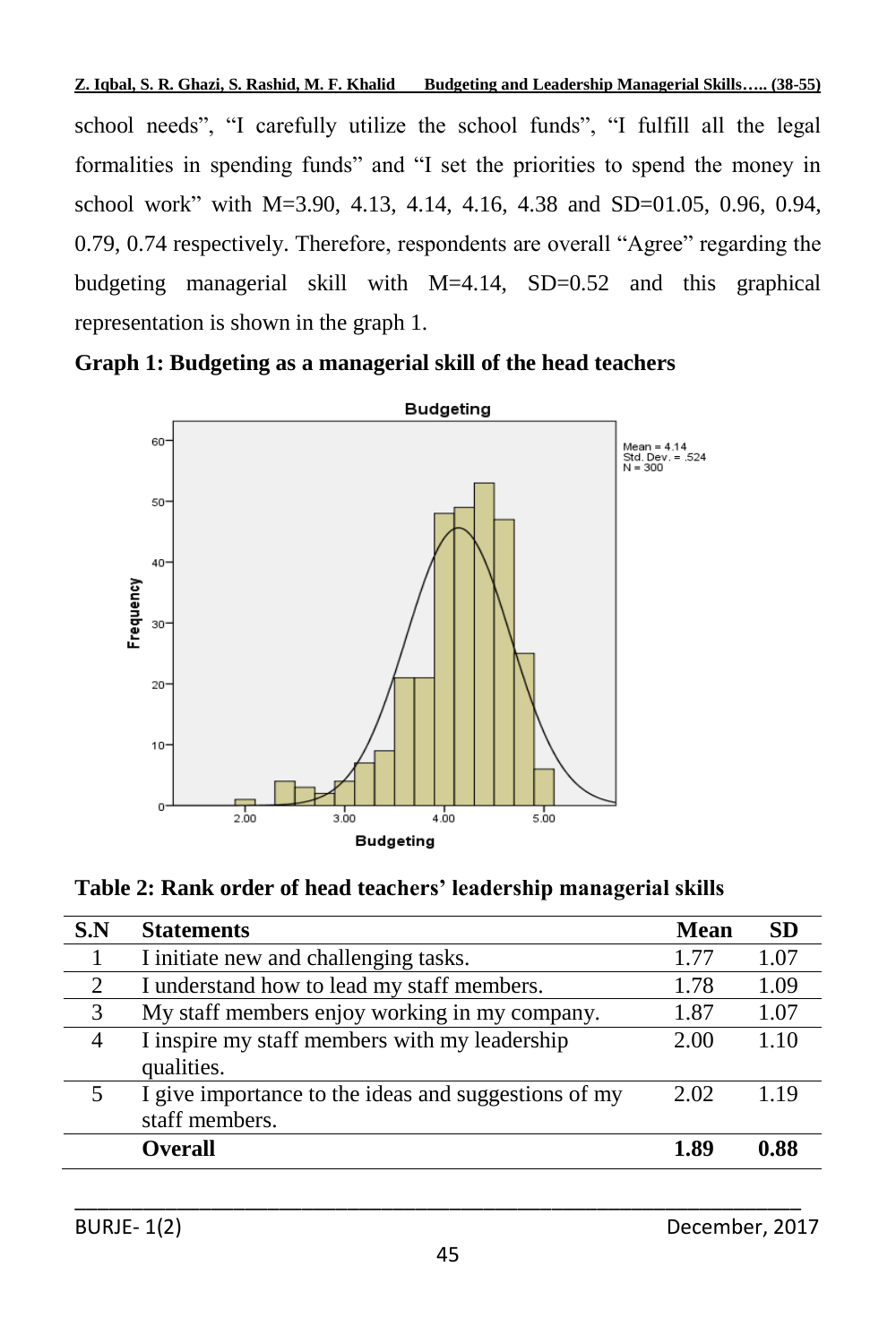Table 2 shows that the respondents are "Disagree" with all the statements "I initiate new and challenging tasks", "I understand how to lead my staff members", "My staff members enjoy working in my company", "I inspire my staff members with my leadership qualities" and "I give importance to the ideas and suggestions of my staff members" with M=1.77, 1.78, 1.87, 2.00, 2.02 and SD=1.07, 1.09, 1.07, 1.10, 1.19 respectively. Therefore, respondents are overall "Disagree" regarding their leadership managerial skill with M=1.89, SD=0.88 and this graphical representation is shown in the graph 2.





Leadership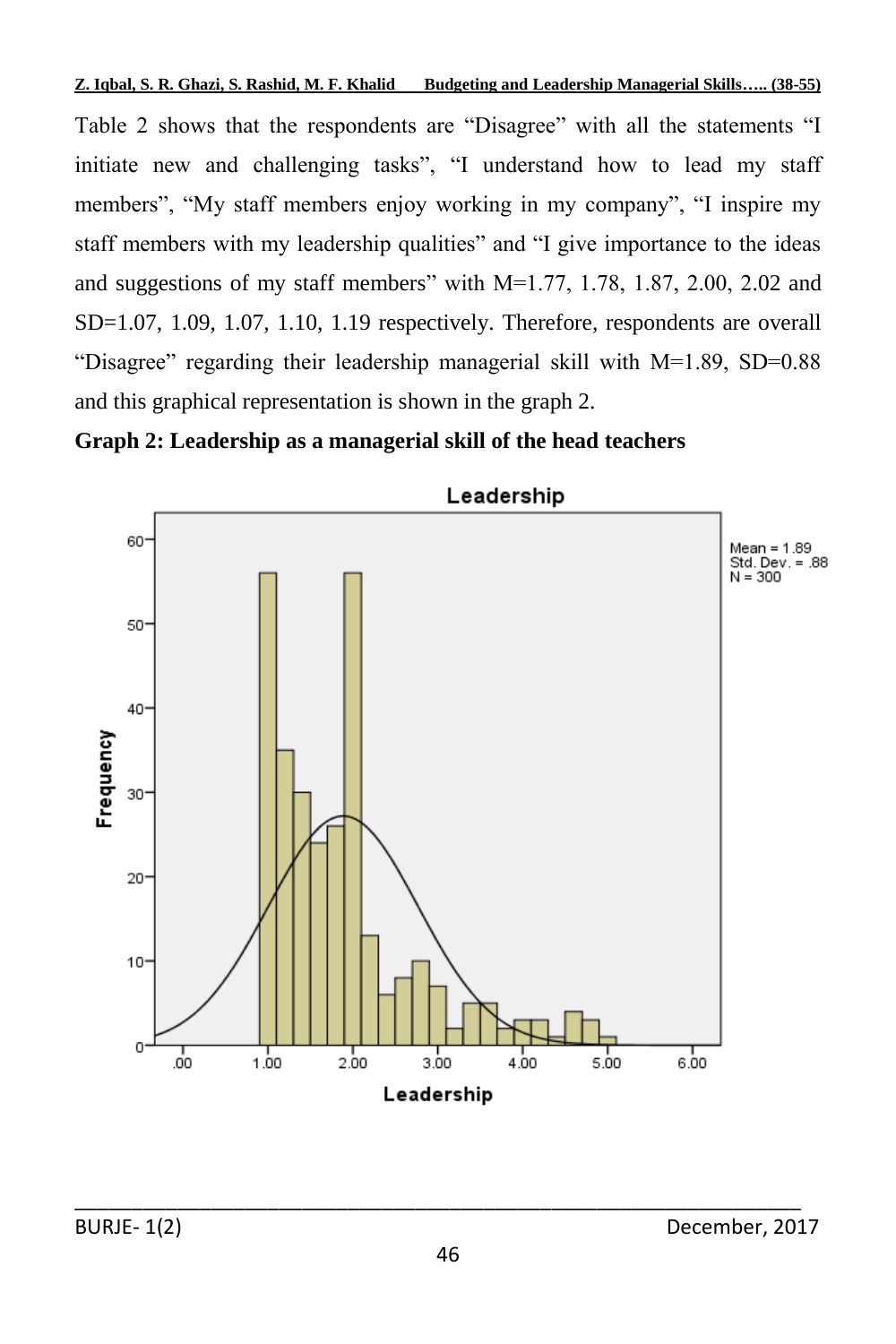This part of the data analysis consists of four tables; tables 3 and 4 address the  $2<sup>nd</sup>$  objective while table 5and 6 address the  $3<sup>rd</sup>$  objective of the study. In both parts t-test is used as a statistical method to compare both genders and rural and urban schools head teachers' budgeting and leadership managerial skills.

| S.N | $\mathbf{m}\mathbf{m}\mathbf{m}$<br><b>Statements</b> | <b>Gender</b> | M    | <b>SD</b> | t       | р    |
|-----|-------------------------------------------------------|---------------|------|-----------|---------|------|
|     | I have well managed my school                         | Male          | 3.75 | 1.15      |         |      |
| 1   | financial record.                                     | Female        | 4.05 | 0.92      | 2.43    | 0.02 |
|     | I set the priorities to spend the                     | Male          | 4.45 | 0.72      |         |      |
| 2   | money in school work.                                 | Female        | 4.32 | 0.76      | 1.48    | 0.14 |
|     | I use school funds according to                       | Male          | 4.04 | 1.04      |         |      |
| 3   | the school needs.                                     | Female        | 4.21 | 0.86      | $-1.57$ | 0.12 |
|     | I fulfill all the legal formalities                   | Male          | 4.21 | 0.77      |         |      |
| 4   | in spending funds.                                    | Female        | 4.11 | 0.81      | 1.02    | 0.31 |
|     | I carefully utilize the school                        | Male          | 4.03 | 1.04      |         |      |
| 5   | funds                                                 | Female        | 4.25 | 0.81      | $-1.98$ | 0.05 |
|     |                                                       | Male          | 4.10 | 0.58      |         |      |
|     | <b>Overall</b>                                        | <b>Female</b> | 4.19 | 0.46      | $-1.52$ | 0.13 |

**Table 3: Comparison of male and female head teachers' budgeting managerial skill**

Table 3 depicts that there is no significant difference between the male and female head teachers' managerial skill statements "I set the priorities to spend the money in school work", "I use school funds according to the school needs" and "I fulfill all the legal formalities in spending funds" with means= 4.45, 4.32, 4.04, 4.21, 4.21, 4.11 standard deviations= 0.72, 0.76, 1.04, 0.86, 0.77, 0.81 t and p values 1.48, -1.57, 1.02 and 0.14, 0.12, 0.31 respectively at 0.05 level of significance. However, there is significant difference between the male and female head teachers regarding the managerial skill statements "I have well managed my school financial record" and "I carefully utilize the school funds" with means= 3.75, 4.05, 4.03, 4.25 standard deviations= 1.15, 0.92, 1.04, 0.81 t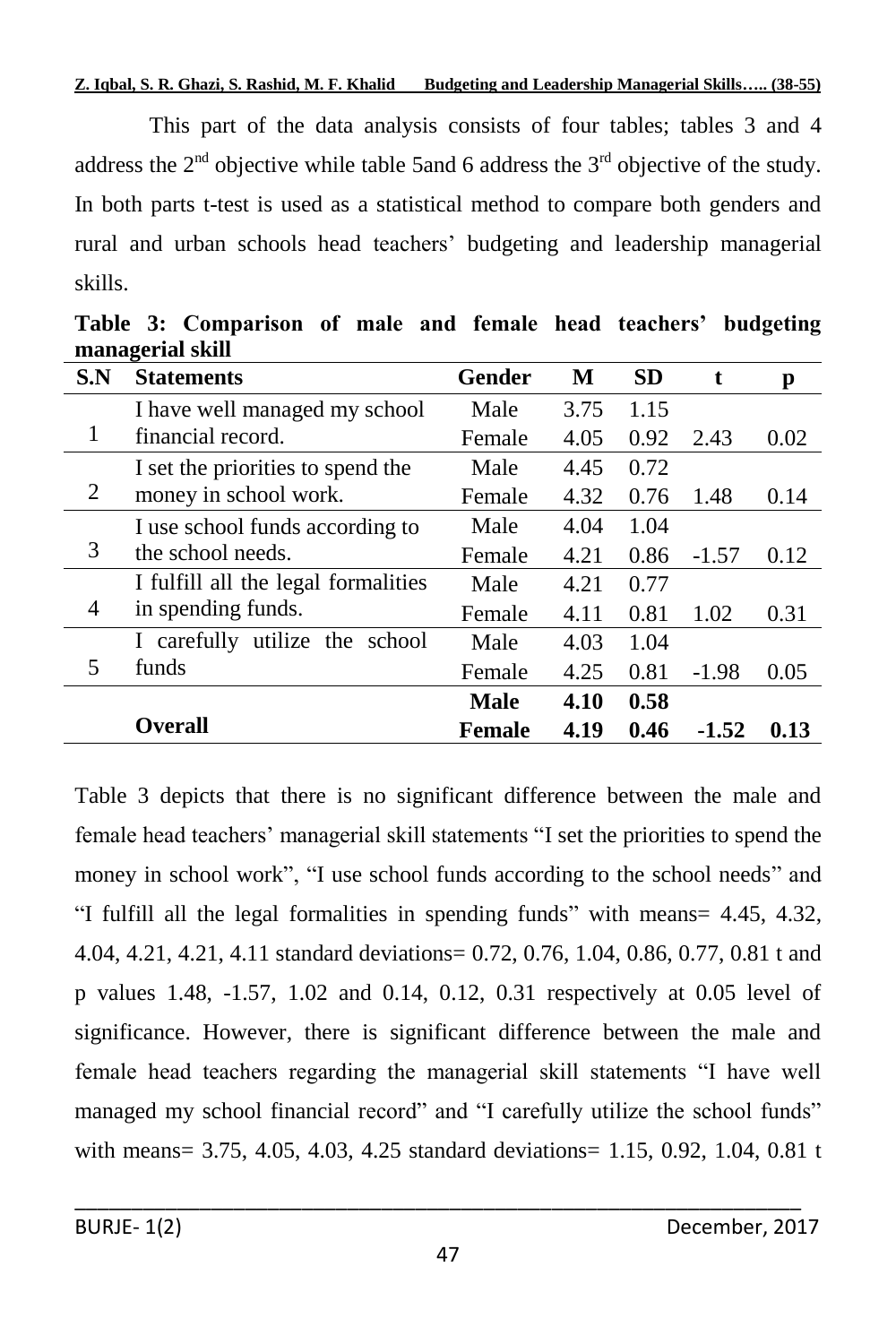and p values  $-2.43$ ,  $-1.98$  and 0.02, 0.05 respectively at 0.05 level of significance. Overall there is no significant difference between male and female head teachers' managerial skill in budgeting with  $M=4.10, 4.19$  SD=0.58, 0.46 t= -1.52 and p= 0.13 respectively at 0.05 level of significance.

|                | managerial skill                   |        |      |           |      |      |
|----------------|------------------------------------|--------|------|-----------|------|------|
| S.N            | <b>Statements</b>                  | Gender | M    | <b>SD</b> | t.   | p    |
| 1              | I inspire my staff members with    | Male   | 1.99 | 1.12      |      |      |
|                | my leadership qualities.           | Female | 2.00 | 1.09      | 0.05 | 0.96 |
| $\overline{2}$ | I give importance to the ideas and | Male   | 1.97 | 1.16      |      |      |
|                | suggestions of my staff members.   | Female | 2.07 | 1.24      | 0.72 | 0.47 |
| 3              | My staff members enjoy working     | Male   | 1.88 | 1.05      |      |      |
|                | in my company.                     | Female | 1.87 | 1.08      | 0.11 | 0.91 |
| 4              | I initiate new<br>and challenging  | Male   | 1.76 | 1.04      |      |      |
|                | tasks.                             | Female | 1.77 | 1.09      | 0.11 | 0.91 |
| 5              | I understand how to lead my staff  | Male   | 1.84 | 1.10      |      |      |
|                | members.                           | Female | 1.71 | 1.07      | 1.01 | 0.31 |
|                |                                    | Male   | 1.89 | 0.83      |      |      |
|                | <b>Overall</b>                     | Female | 1.88 | 0.93      | 0.04 | 0.97 |

**Table 4: Comparison of male and female head teachers' leadership managerial skill**

Table 4 depicts that there is no significant difference between the male and female head teachers' managerial skill statements "I inspire my staff members with my leadership qualities", "I give importance to the ideas and suggestions of my staff members", "My staff members enjoy working in my company", "I initiate new and challenging tasks" and "I understand how to lead my staff members" with means=1.99, 2.00, 1.97, 2.07, 1.88, 1.87, 1.76, 1.77, 1.84, 1.71 standard deviations=1.12, 1.09, 1.16, 1.24, 1.05, 1.08, 1.04, 1.09, 1.10, 1.07, t and p values -0.05, -0.72, 0.11, -0.11, 1.01 and 0.96, 0.47, 0.91, 0.91, 0.31 respectively at 0.05 level of significance. Overall there is also no significant difference between male and female head teachers' managerial skill leadership with M=1.89, 1.88 SD=0.83, 0.93 t=0.04 and p=0.97 respectively at 0.05 level of significance.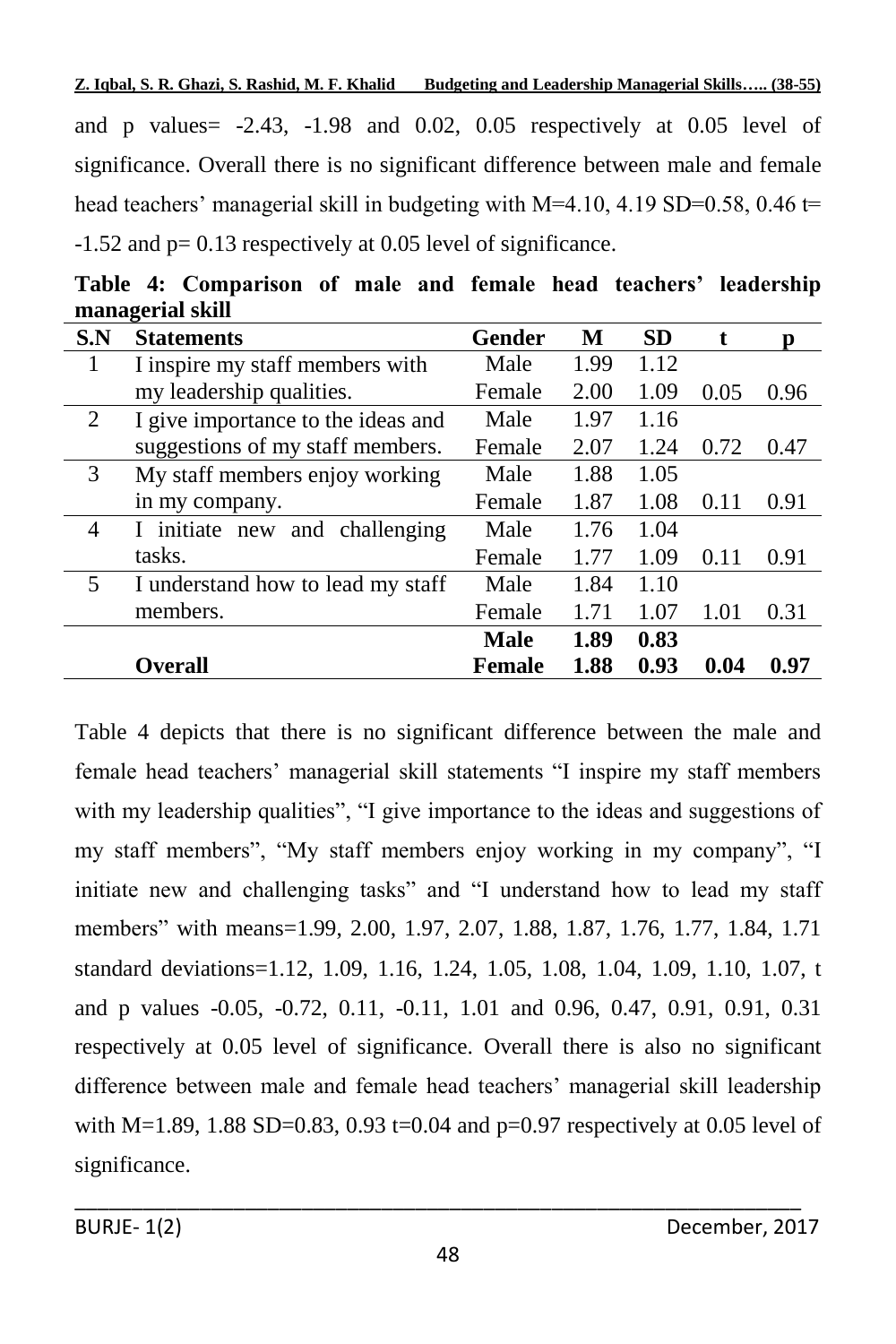| шападстат экшэ |                                     |              |      |           |         |      |
|----------------|-------------------------------------|--------------|------|-----------|---------|------|
| S.N            | <b>Statements</b>                   | Location     | М    | <b>SD</b> | t.      | p    |
| 1              | I have well managed my school       | Rural        | 3.94 | 0.99      |         |      |
|                | financial record.                   | Urban        | 3.58 | 1.41      | 1.44    | 0.16 |
| 2              | I set the priorities to spend the   | Rural        | 4.37 | 0.74      |         |      |
|                | money in school work.               | Urban        | 4.48 | 0.76      | $-0.82$ | 0.42 |
| 3              | I use school funds according to     | Rural        | 4.14 | 0.94      |         |      |
|                | the school needs.                   | Urban        | 4.00 | 1.09      | 0.72    | 0.48 |
| 4              | I fulfill all the legal formalities | Rural        | 4.16 | 0.78      |         |      |
|                | in spending funds.                  | Urban        | 4.12 | 0.86      | 0.28    | 0.78 |
| 5              | I carefully utilize the school      | Rural        | 4.11 | 0.96      |         |      |
|                | funds.                              | Urban        | 4.39 | 0.70      | $-2.10$ | 0.04 |
|                |                                     | <b>Rural</b> | 4.15 | 0.53      |         |      |
|                | Overall)                            | Urban        | 4.12 | 0.51      | 0.32    | 0.75 |

**Table 5: Comparison of rural and urban head teachers' budgeting managerial skills**

Table 5 depicts that there is no significant difference between the rural and urban school head teachers' managerial skill statements "I have well managed my school financial record", "I set the priorities to spend the money in school work", "I use school funds according to the school needs" and "I fulfill all the legal formalities in spending funds" with means=3.94, 3.58, 4.37, 4.48, 4.14, 4.00, 4.16, 4.12 standard deviations=0.99, 1.41, 0.74, 0.76, 0.94, 1.09, 0.78, 0.86, t and p values 1.44, -0.82, 0.72, 0.28 and 0.16, 0.42, 0.48, 0.78 respectively at 0.05 level of significance. However, there is significant difference between the rural and urban head teachers regarding the managerial skill statements "I carefully utilize the school funds" with means=4.11, 4.39 standard deviation=0.96, 0.70, t and p values= -2.10 and 0.04 respectively at 0.05 level of significance. Overall there is no significant difference between rural and urban head teachers' managerial skill budgeting with M=4.15, 4.12 SD=0.53, 0.51 t=0.32 and p=0.75 respectively at 0.05 level of significance.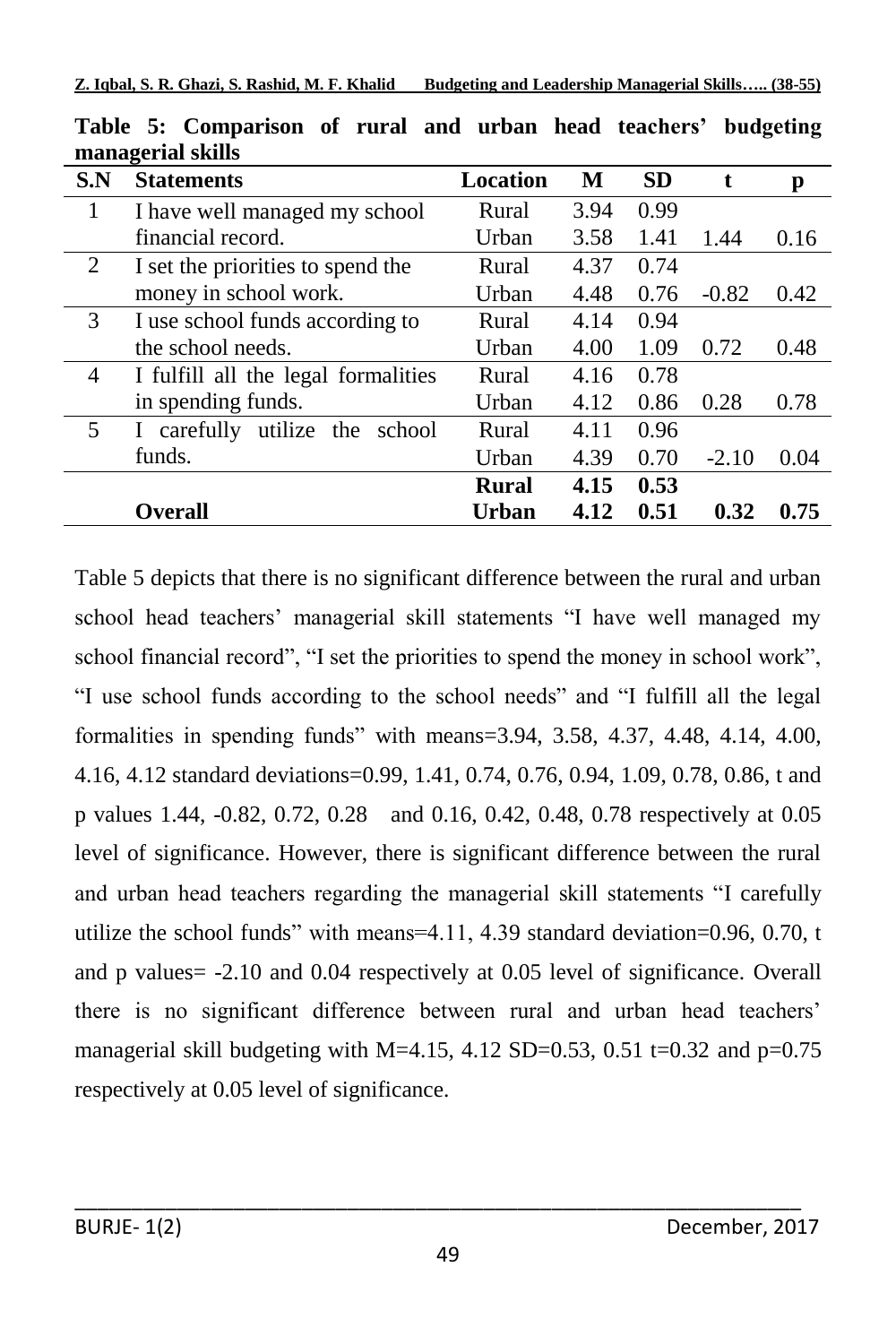|                | піападсі на экіпэ                  |          |      |           |         |      |
|----------------|------------------------------------|----------|------|-----------|---------|------|
| S.N            | <b>Statements</b>                  | Location | М    | <b>SD</b> |         | n    |
| 1              | I inspire my staff members with    | Rural    | 1.98 | 1.06      |         |      |
|                | my leadership qualities.           | Urban    | 2.12 | 1.41      | $-0.55$ | 0.59 |
| 2              | I give importance to the ideas and | Rural    | 2.05 | 1.19      |         |      |
|                | suggestions of staff members.      | Urban    | 1.76 | 1.20      | 1.32    | 0.20 |
| 3              | My staff members enjoy working     | Rural    | 1.88 | 1.04      |         |      |
|                | in my company.                     | Urban    | 1.85 | 1.28      | 0.12    | 0.91 |
| $\overline{4}$ | I initiate new and challenging     | Rural    | 1.77 | 1.03      |         |      |
|                | tasks.                             | Urban    | 1.73 | 1.33      | 0.19    | 0.86 |
| 5              | I understand how to lead my staff  | Rural    | 1.81 | 1.09      |         |      |
|                | members.                           | Urban    | 1.55 | 1.06      | 1.32    | 0.19 |
|                |                                    | Rural    | 1.90 | 0.87      |         |      |
|                | <b>Overall</b>                     | Urban    | 1.80 | 1.00      | 0.53    | 0.60 |

**Table 6: Comparison of rural and urban head teachers' leadership managerial skills**

Table 6 depicts that there is no significant difference between the rural and urban school head teachers' managerial skill statements "I inspire my staff members with my leadership qualities", "I give importance to the ideas and suggestions of my staff members", "My staff members enjoy working in my company", "I initiate new and challenging tasks" and "I understand how to lead my staff members" with means=1.98, 2.12, 2.05, 1.76, 1.88, 1.85, 1.77, 1.73, 1.81, 1.55 standard deviations=1.06, 1.41, 1.19, 1.20, 1.04, 1.28, 1.03, 1.33, 1.09, 1.06 , t and p values -0.55, 1.32, 0.12, 0.19, 1.32, and 0.59, 0.20, 0.91, 0.86, 0.19 respectively at 0.05 level of significance. Overall there is no significant difference between rural and urban head teachers' managerial skill leadership with M=1.90, 1.80 SD=0.87, 1.00 t= 0.53 and p= 0.60 respectively at 0.05 level of significance.

## **RESULTS**

From the data analysis, stepwise answers to all the three research questions are as follow: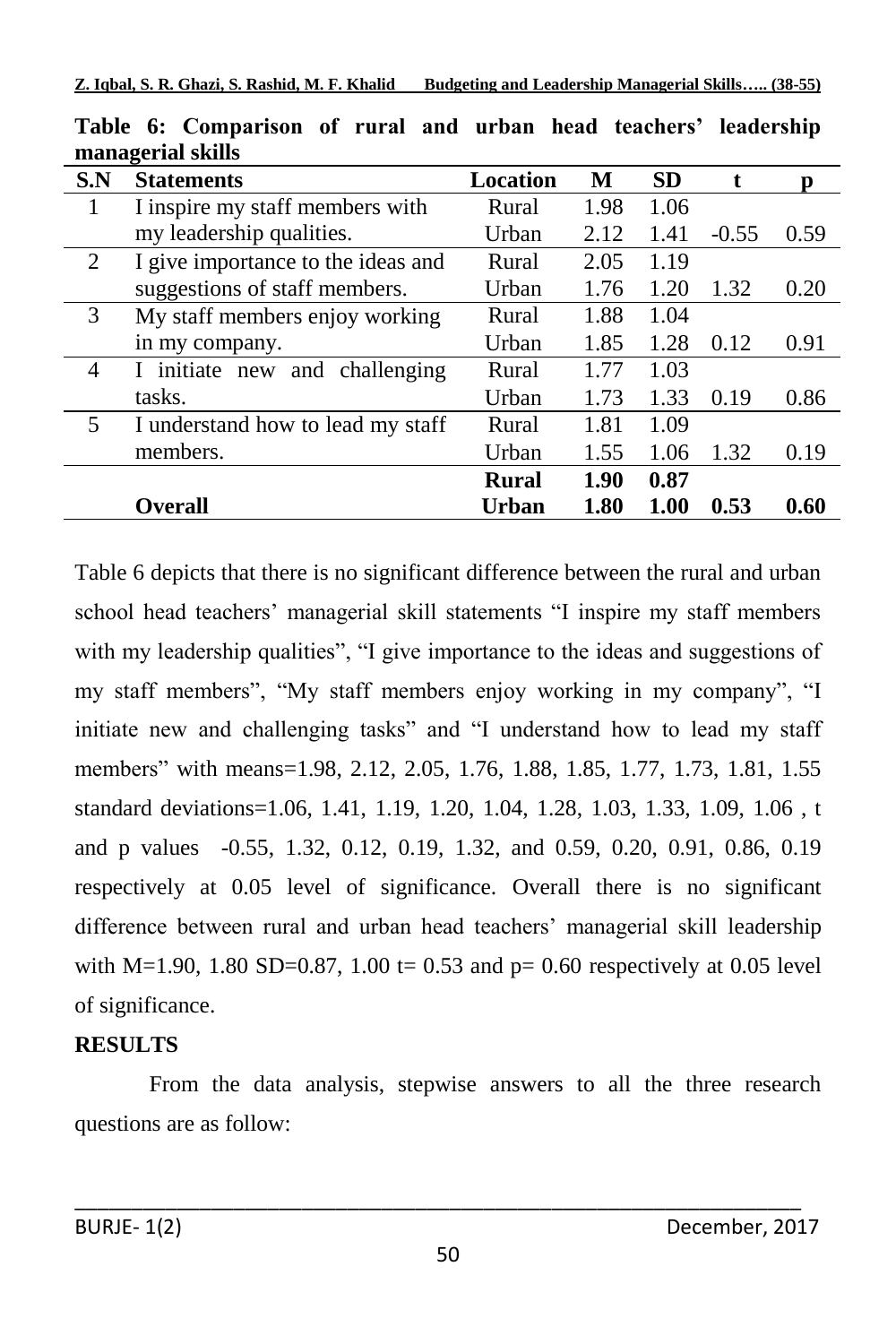# **Research Question-1: What is the status of head teachers' budgeting and leadership managerial skills in public primary at district Toba Tek Singh possess?**

The head teachers were "Agree" (mean range from 3.90-4.38) that they have the budgeting managerial skill. However, they were "Disagree" (mean range from 1.77-2.02) regarding their leadership quality of managerial skill.

# **Research Question-2: Is there a significant difference between the budgeting and leadership managerial skills of the male and female head teachers working in public primary schools at district Toba Tek Singh?**

Although the mean score of the male  $(M=4.10)$  were low as compare to female (M=4.19) head teachers for their budgeting managerial skill but no significant difference was found for the managerial skill. Likewise, no significant difference was found between the male and female head teachers' three aspects of this managerial skill in setting the priorities to spend the money in school work, using school funds according to the school needs and to fulfill all the legal formalities in spending funds. However, females (M=4.05 and 4.25) were found significantly better than the male  $(M=3.75$  and 4.03) head teachers regarding their managerial skill of having well managed school financial record and carefully utilize the school funds respectively. While no significant difference was found between male and female head teachers' leadership managerial skills.

**Research Question-3: Is there a significant difference between the budgeting and leadership managerial skills of the head teachers working in rural and urban public primary schools at district Toba Tek Singh?**

It was found that there was no significant difference between rural and urban head teachers' managerial skill budgeting and following four aspects of the skill; keeping well managed school financial record, to set the priorities to spend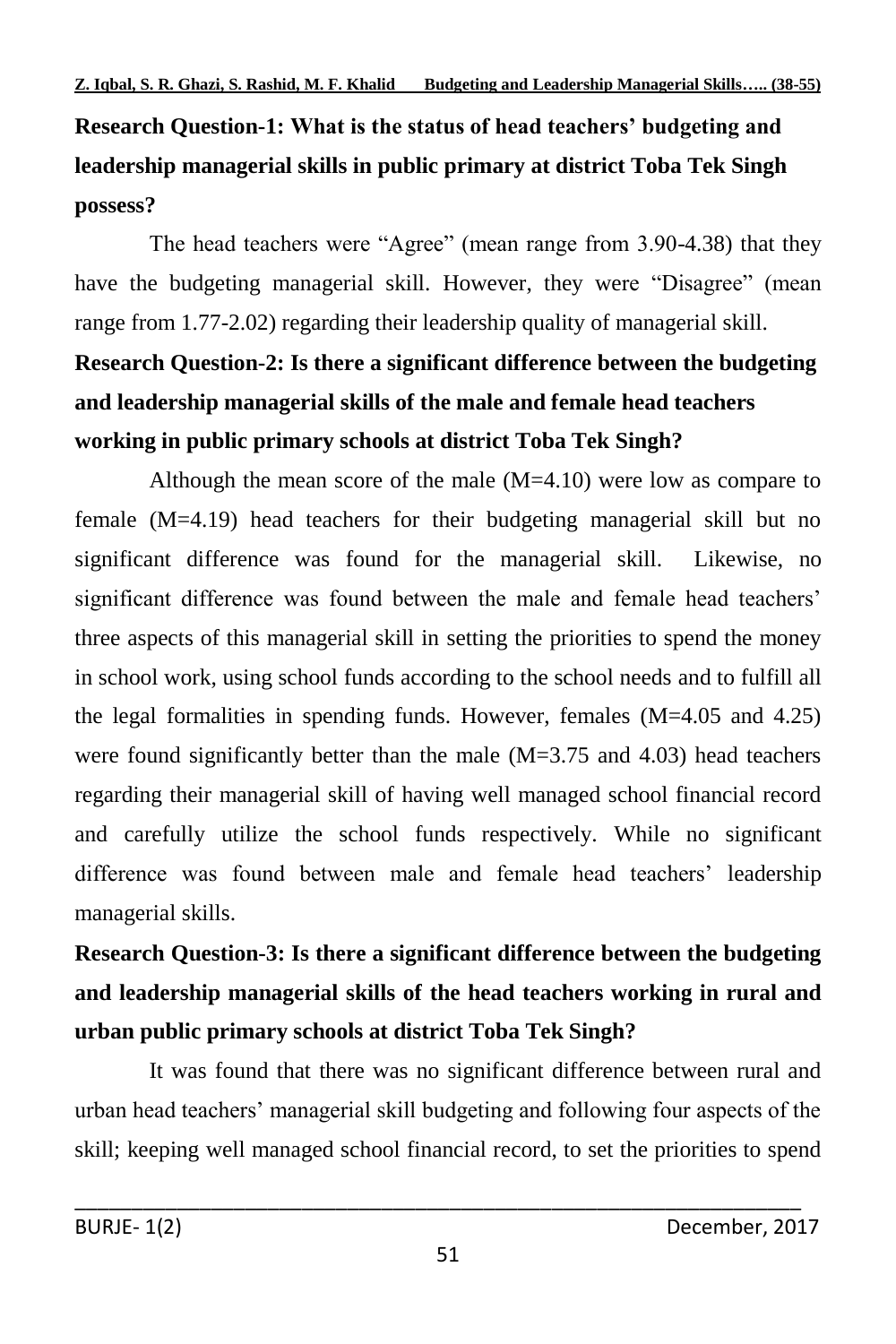the money in school work, using school funds according to the school needs and to fulfill all the legal formalities in spending funds. However, urban (M=4.39) head teachers were significantly better than rural (M=4.11) to carefully utilize the school funds. However, no significant differences were found between rural and urban head teachers' leadership managerial skill.

# **DISCUSSION**

The results of the study revealed that head teachers have the budgeting and coordination managerial skills. These results support the Akhlaq and Sulehri (2010) study in which they find out that the heads have the accounting and budgeting skills, and they also have the skills to work as a team member and to cooperate with others while the results of the Shah (2011) study show that the heads do not possess budgeting skill.

A study in USA has the following conclusion; in many ways, the school's principal is the most important and influential individual in any school. It is his leadership that sets the tone of the school climate, the level of the professionalism and moral of the teacher and the degree of the concern for what student may or may not become. The finding was supported by William (2000), Kalara (1997), Hoyle (1998), Baker (1989) and Mayhew (1997). The results of this study revealed that the head teachers do not have the leadership qualities and this result is supported by the Shah (2011) in his study that the heads do not possess the team building and leadership skills. In contradictory to the results, Huma (2005) in her Ph. D. thesis had studied management styles on Black and Mouton Grid and concluded that management styles do a lot in achieving the goals of good and effective management. The study results indicate that most of the principals were team leaders as perceived by principals themselves and their teacher. Amina, and Turyahebwa (2015) recommend that the academic institutional managers should take leadership in management courses to enhance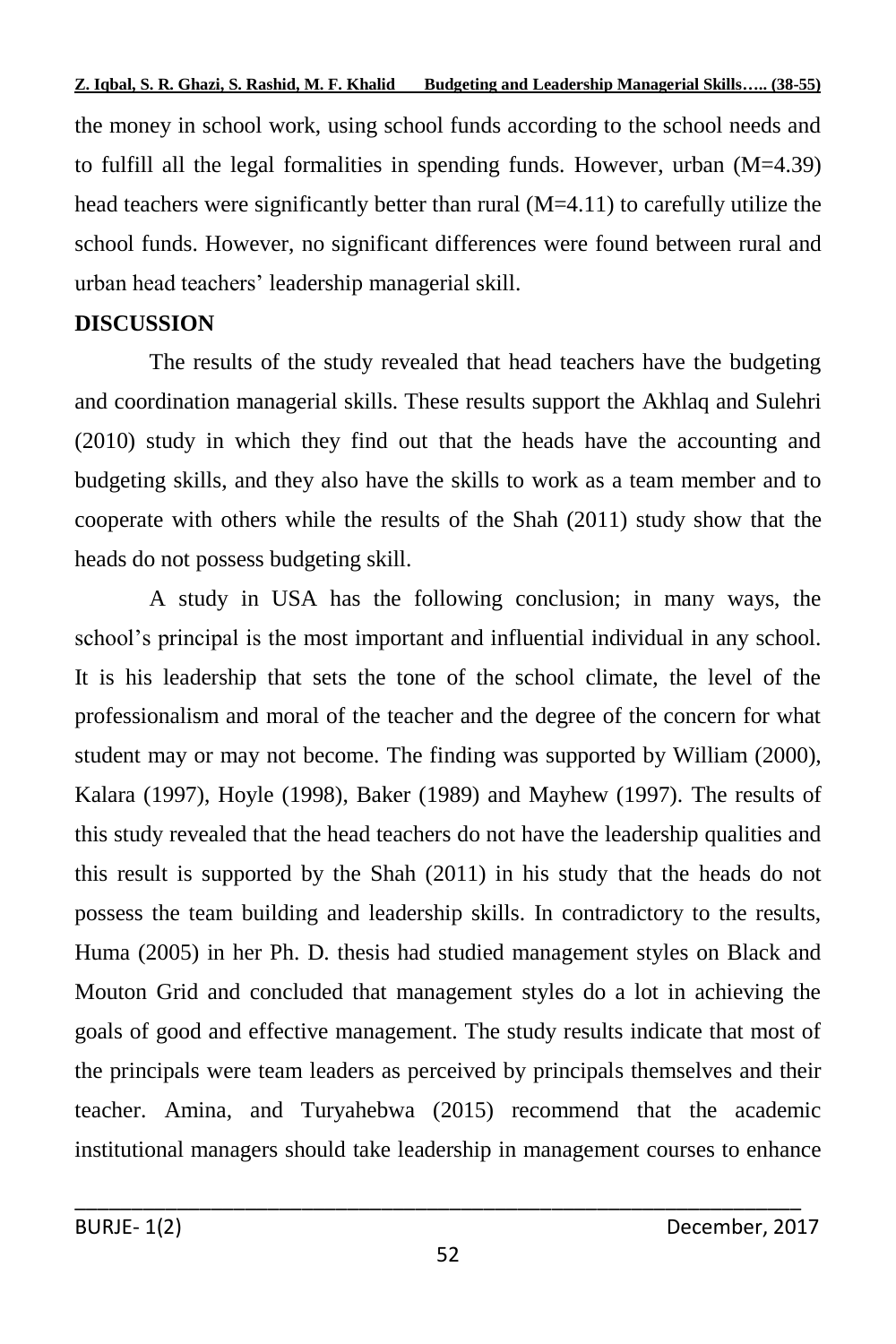their management skills considering it a substantial step to improve the institutional effectiveness. They should have acquired skills which should be adequate to face the challenges of quality in education in the institutions.

#### **CONCLUSIONS**

Based on the results and discussion it can be concluded that the head teachers have the budgeting managerial skills. However, they were found incapable of good leadership qualities. No significant differences were found between male and female head teachers for their budgeting and leadership managerial skills. It was also concluded that there was no significant difference between rural and urban head teachers' budgeting managerial skill except urban head teachers were significantly more better than rural in carefully utilization of the school funds. However, no significant differences were found between rural and urban head teachers' leadership managerial skill.

#### **RECOMMENDATIONS**

On the basis of the conclusions of the study, the following recommendations were made:

- Although the present study reveals that the head teachers have good budgeting managerial skill but not to the degree of excellence which is needed. So, more attention is required for this aspect of management skills. Yet professional competency may be improved through seminars, presentations and modern researches in management and administration.
- Leadership quality of the school heads plays a vital role in effectiveness of the institution. The head teachers were found very lack of leadership qualities; therefore, basic selection criteria of the head teachers should be changed while focusing neither only on the basis of qualification nor on period of service but on leadership qualities too.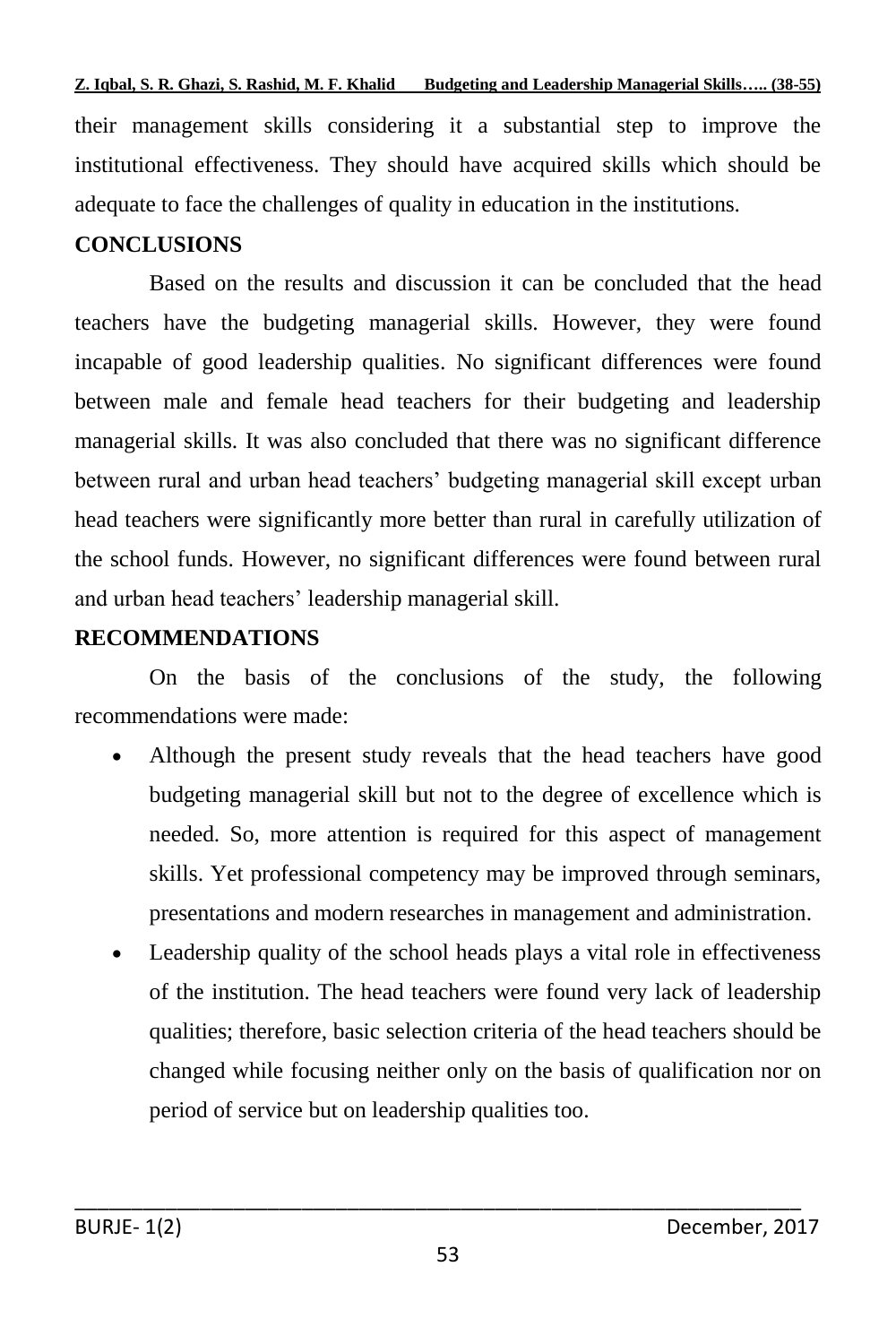- As the female head teachers were found significantly better than the male head teachers in keeping well managed school financial record and carefully utilization the school funds. Therefore, male teachers should have trainings in improving their budgeting skills.
- No significant difference was found between rural and urban head teachers' budgeting managerial skill except urban head teachers were significantly more better than rural in carefully utilization of the school funds. It is suggested that rural head teachers may be trained in careful utilization of the school funds.
- Professional training of heads teachers in managerial skills can improve the situation in primary schools, and for the purpose proper training centers and well-trained trainers are needed and recommended.